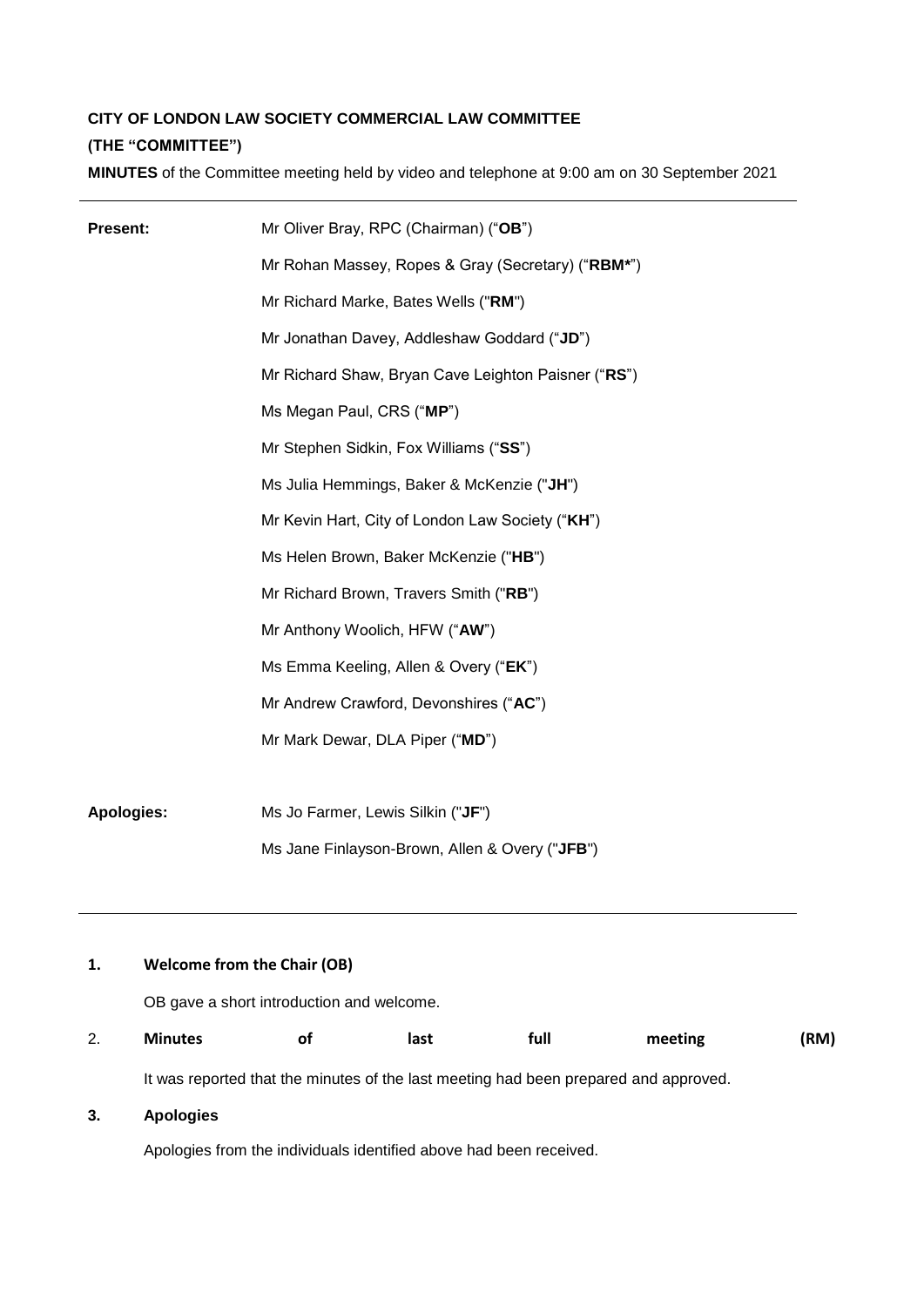### **4. NQ vacancies**

OB noting the Committee's NQ initiative, initially launched by SS. A discussion followed on whether (a) any of the firms present had vacancies available for NQs or (b) whether they had trainees who were not being offered places who are available. OB stressing the importance of this initiative and requesting that everyone considers whether they had vacancies or candidates available.

#### **5. Re-cap on Law Commission Reform Proposals (led by Sub-Committees)**

OB noting the excellent work completed by the Sub-Committee on product liability and giving particular thanks to the firms involved, namely A&O, DLA Piper and RPC. Special thanks were given to EK and MD for helping lead/coordinate this work. The Committee appreciated this important work into the impact of artificial intelligence and how well the law is keeping up with these developments.

#### 6. **OneNDA (See https://onenda.org/)**

OB notified the Committee that he had been contacted by Elektra Japonas, who is leading an initiative into having the industry adopt 'OneNDA', an open-source, standard-form NDA. The aim is to design, and have adopted, one single NDA, in order to reduce legal work, increase transparency and speed up business dealings.

RS saying that, having reviewed it quickly, it struck him as being very simple and that his firm would only tend to deal with NDA's where there are significant issues. OB explaining that OneNDA may be particularly useful for start-ups.

AC explaining that he understood that there was a Financial Law Panel paper on NDA's and their the conclusion was that NDAs were getting more and more 'engineered' and that there may be appetite for a move back to a more basic agreement, which may signal part of a trend.

#### **7. Legal 500: Commercial Contracts**

OB said that he was delighted that the Legal 500 has recently reinstated the Commercial Contract section. He thanked in particular MP and Tom Purton for their support in helping make this happen. JH echoed that it's a brilliant step and important for the practice of Commercial Law. OB added that it was important that the industry  $-$  and especially young lawyers  $-$  recognise the standalone nature of commercial law. It is a critical part of the part of the legal industry

#### **8. Update on Commercial Law Committee Seminar 2021**

RM explained that he had left the proposal for a seminar on the agenda as it had been under discussion for some time. He wondered what the appetite of the Committee was in running this next year? He thought this timing might be better as we could hold the seminar in person, and we are running out of time this year. KH said that next year would be much more attractive, not least as the construction law training program is taking place over three Fridays in November

OB explained that he thought we could be forgiven for letting this bubble along. As with the Legal 500, he said that putting a spotlight on commercial law is important, especially for the next generation of young lawyers. The seminar should be an effective way of helping achieve this.

RM recalled that one of the more attractive suggestions originally proposed was for an interactive discussion between a panel of 3 or 4 Committee members. OB suggested it would be important to get the spread of in-house experience too. RM suggested ex Committee member Andrew Schindler, who is now GC at Friend MTS Limited.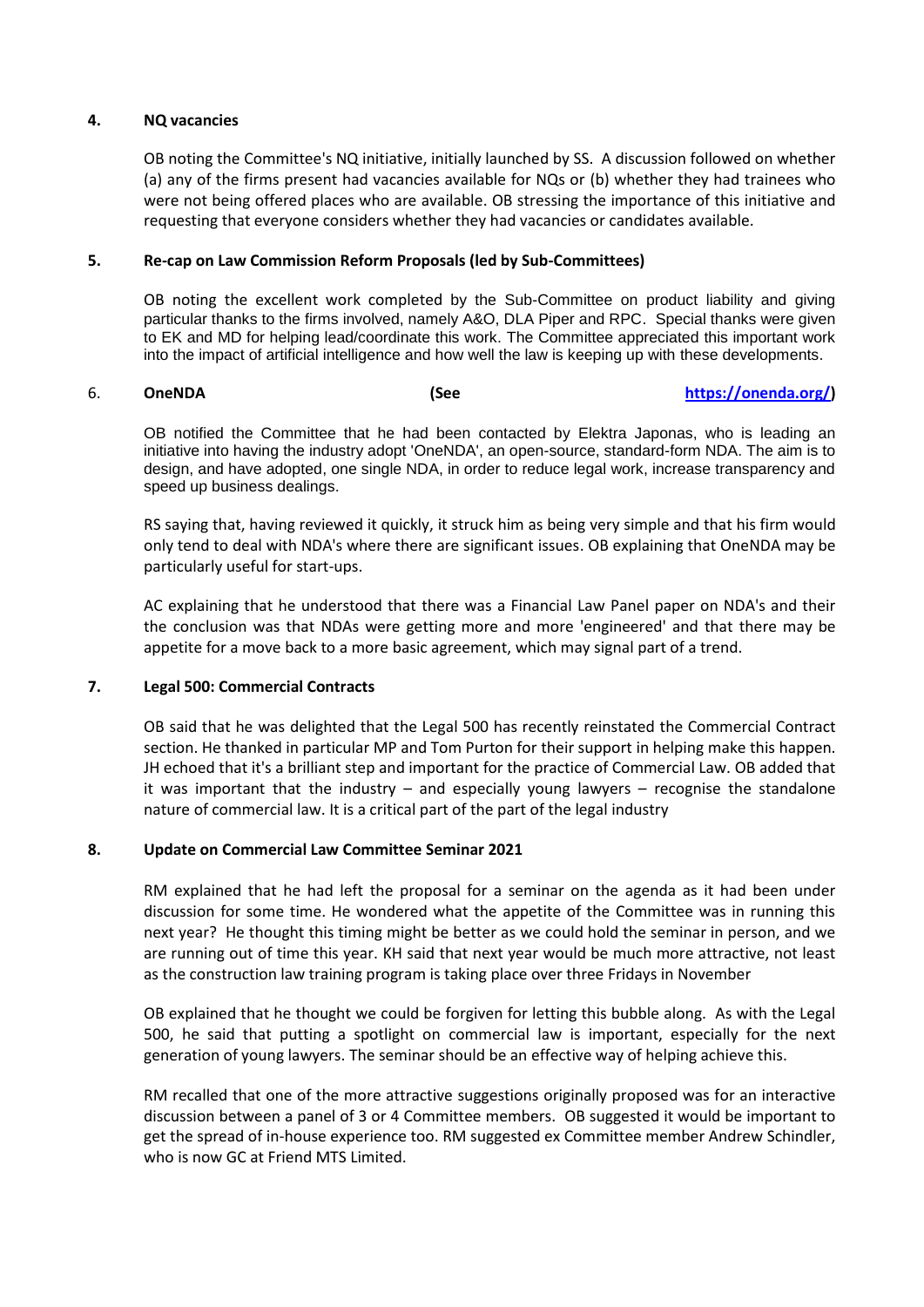OB said fixing a date is important and, after discussion, the Committee landed on Thursday February 10th.

JD and MP offered to speak, depending on the topics. This led to a discussion over topics, with OB reminding the Committee that 'lessons learned' and 'top tips' had been a previous suggestion. This might appeal to an audience of junior lawyers and trainees who are thinking about commercial law. KH mentioned that the training program arranged by the Construction Law Committee is focussed on NQ's and trainees who have decided to go into construction, but they are looking at whether we go out to universities and others who are considering starting a legal career. MP said that it appealed to her to look at inspiring young people before they have moved into the profession. JH agreed and said she would be keen to help. All agreeing that it is important that those kicking off their careers get an understanding of commercial law, and how interesting and cutting edge it can be. JD said that, on reflection, after putting his hand up, he wondered whether younger partners might connect better. He mentioned Dave Berry, a younger partner at Addleshaws.

On the topic itself, by 'top tips' OB said he was referring to tips on the profession, rather than another talk on a commercial law topic – hopefully thereby keeping the discussion fresh and inspiring for those on their legal journey. RM suggested the heading of: **'Commercial Law: What, why and war stories?'**

A discussion followed on other potential participants – eg the Right Hon Andy Burrows QC of the Supreme Court or Lady Hale who had previously spoken at Addleshaws. The Committee agreeing this was for another event, not this one where a younger and more diverse panel seemed more appropriate for the intended audience. MP mentioned she would prefer the more junior end of the scale and that younger generations of lawyers care more about purpose – so maybe approaching someone who has a different route into law might be helpful. OB agreeing that this lens offers a much healthier perspective. MP suggested one of her clients who is very interested in the social dynamic and the different routes into law. RM said

In terms of moving this along, OB suggested a sub-committee meet before the next meeting. MP, RM and AC all offered support.

9. **Interesting cases and/or practice points**

OB kicked of the discussion with reference to the impact of the new SCCs. A discussion followed on the new SCCs and different approaches around putting in place contractual protections.

JD mentioned the following cases:

- *Digital Capital v Genesis Mining Iceland*: The inter-relationship between contractual rights of termination and repudiatory breach, and the circumstances in which a contractual code can affect common law rights to terminate;
- *London Trocadero v Picturehouse Cinemas:* The insufficiency of Covid provisions in relation to commercial rent liabilities.

*SS brought to the Committee's attention the decision in September of the CJEU in The Software Incubator Limited v Computer Associates UK Ltd: For the purposes of the Agents Directive 86/653/EEC the CJEU decided that (i) computer software whether supplied electronically or by other means was goods and (ii) where the licence granted for the use of computer software was perpetual that amounted to a sale. The critical point is that both the Directive and The Commercial Agents (Council Directive) Regulations 1993 define a commercial agent by reference to the "sale of goods".*